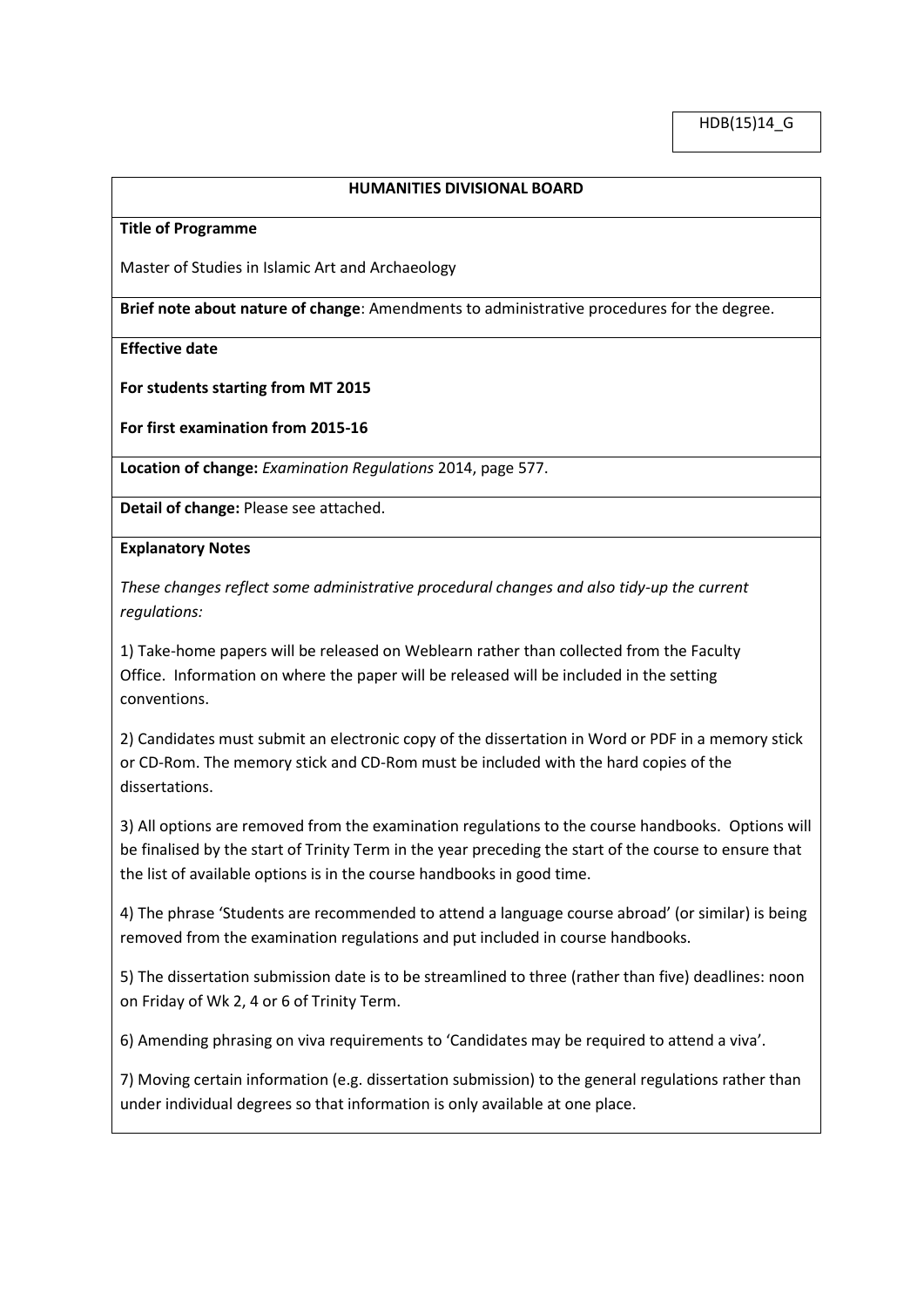## **Islamic Art and Archaeology**

1. Before admission to the course, candidates must satisfy the Board of the Faculty of Oriental Studies that they possess the necessary qualifications in Arabic or Persian or Ottoman Turkish to profit by the course.

2. Candidates shall be required to attend for at least three terms such lecture courses and participate in such seminars as their supervisor shall specify.

3. The examination will consist of the following four units:

## **Unit 1.**

## Candidates shall submit **either**

**1A**: two essays of between 5000 and 7000 words in length, which may be any two of the following: a. what might become part of a thesis for the M.Litt or D.Phil;

b. an essay on the theoretical issues raised by the subject which the candidate is proposing for the thesis;

c. an essay on a topic relevant to the subject;

d. a discussion of the historical and literary background or of the source material which is relevant to the proposed subject.

## **or**

**1B:** a dissertation-thesis of between 12,000 and 15,000 words in length (excluding bibliography), which should be equivalent to a substantial draft chapter or chapters of a proposed thesis for the M.Litt or the D.Phil. (For submission, see under 5 below.)

## **Unit 2**

Candidates shall submit **either**

**2A:** a portfolio containing reports on the practical work completed during the course, according to the schedule given in the Course Handbook. (For submission, see under 5 below.)

# Or

**2B:** a report or reports on practical work completed on an object or objects that will form the part of a proposed thesis for the M.Litt or the D.Phil. (For submission, see under 5 below.)

## **Units 3 and 4.**

Candidates shall take two three-hour examination papers, which may be any combination of language or non-language papers. When an elective paper is shared with another degree, the regulations for the paper follow that of the home degree.

4. Candidates must submit titles for their thesis or essay titles for Unit 1A or 1B by Monday noughth week of Hilary Term. The title for submitted work (Unit 1A or 1B and Unit 2BA or 2B of the examination, above) and subjects for the two elective papers (Units 3 and 4 of the examination, above) by Friday of second seventh week of Michaelmas Term. These will be reported for approval by the Board of the Faculty of Oriental Studies at its second meeting in the Michaelmas Term preceding the examination.

5. Lists of any set texts prescribed for the two elective papers (Units 3 and 4 of the examination, above) must be submitted to the Faculty Office by Friday of seventh week of Michaelmas Term. and will be reported to the Faculty Board's second meeting of Hilary Term.